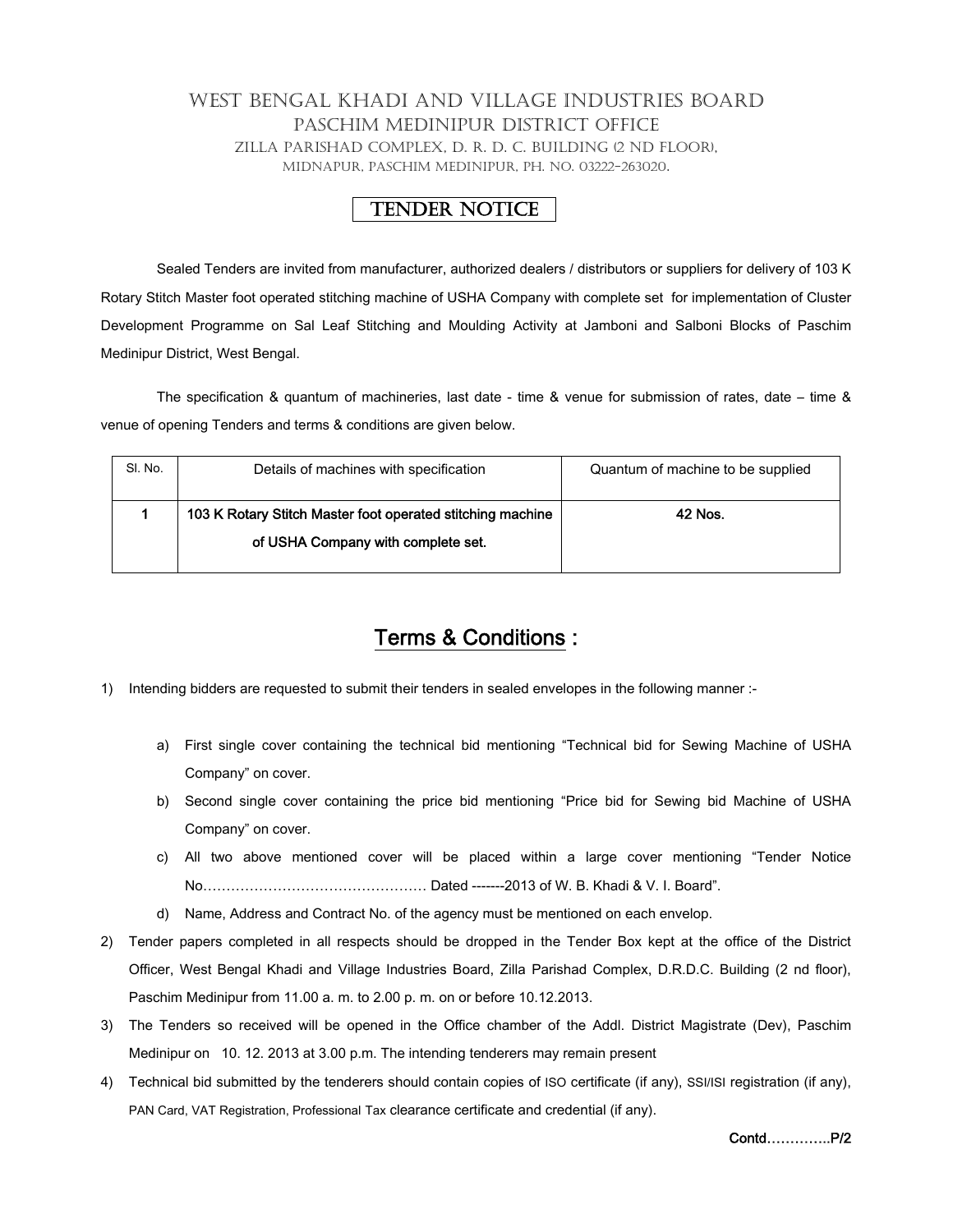5) All the machines should be delivered in the respective villages of Jamboni and Salboni Blocks of Paschim Medinipur District as detailed below.

| SI. No. | No. of machines to be delivered in different villages of Jamboni and Salboni Blocks |                   |                    |                 |  |
|---------|-------------------------------------------------------------------------------------|-------------------|--------------------|-----------------|--|
|         | Jamboni Block                                                                       |                   | Salboni Block      |                 |  |
|         | Vill. - Ranipal                                                                     | Vill. - Beldangri | Vill. - Bhuglusole | Vill. - Koniary |  |
|         | 12                                                                                  | 12                | 12                 | 6               |  |

- 6) Financial bid of machines with complete set should be framed including all Taxes / VAT, cost of carrying, fittings, installation and trial run cum demonstration.
- 7) Financial bid should contain onsite warranty coverage, if offered by the manufacturing company, from the date of delivery.
- 8) The supplier should ensure the machines of updated model, best service and maintenance facility.
- 9) Delivery Order will be issued to the successful Bidder after getting necessary approval of the appropriate authority.
- 10) The appropriate authority has the right to cancel any or all the Tender/s assigning any reason thereof.
- 11) The rate to be offered in Tender should be valid up to 31.3.2013.

Sd./‐

 District Officer-In-Charge, W.B.Khadi & V.I.Board, Paschim Medinipur District Office.

Memo No. 167(12)/ KB/ DO/ MDP(W)/ STATE PLAN FUND/ 12 - 13 Date - 25.11.2013

Copy forwarded for information with request to make necessary arrangement for displaying the Tender Notice in their notice board for wide publicity.

- 1. The Chief Executive Officer, W.B.Khadi & V.I.Board, Kol. 1.
- 2. The Addl. District Magistrate (Dev), Paschim Medinipur.
- 3. The Secretary, Paschim Medinipur Zilla Parishad.
- 4. The S. D. O, Medinipur Sadar, Paschim Medinipur.
- 5. The S. D. O, Jhargram, Paschim Medinipur.
- 6. The General Manager, D I C, Paschim Medinipur.
- 7. The Asst. Gen. Manager, NABARD, Paschim Medinipur.
- 8. The Lead Dist. Manager, U B I, Paschim Medinipur.
- 9. The B D O, Jamboni Block, Paschim Medinipur.
- 10. The B D O, Salboni Block, Paschim Medinipur.
- 11. Notice board. Sales and the state of the state of the state of the state of the state of the state of the state of the state of the state of the state of the state of the state of the state of the state of the state of

 District Officer-In-Charge, Paschim Medinipur. Contd…………….P/3